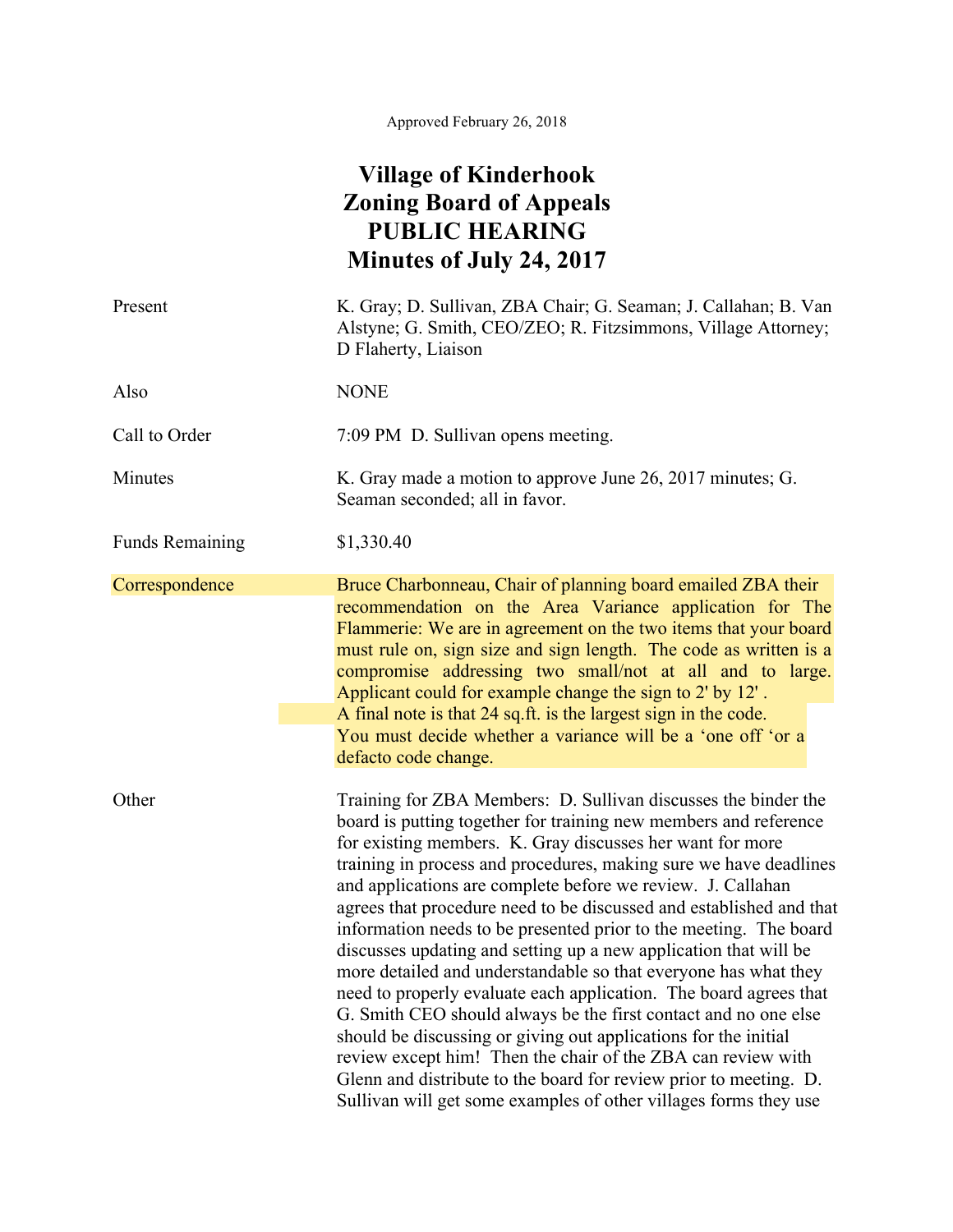|                       | for application of area and use variances to discuss and start setting<br>up a new application at the next meeting. The board discusses<br>what forms they will need to update and all agree that number one<br>Glen should ALWAYS be the first contact and discussion and that<br>all applications should have a check list attached to the application<br>for both applicant and board to review.                                                                                                                                                                                                                                                                                                                                                                                                                                                                                                                                                                                                                                                                                                                                                                                                                                                                                                                                                                                                                                                                                                                                                                                                                                                                                                                                                                                                                                                                                                                                                                                 |
|-----------------------|-------------------------------------------------------------------------------------------------------------------------------------------------------------------------------------------------------------------------------------------------------------------------------------------------------------------------------------------------------------------------------------------------------------------------------------------------------------------------------------------------------------------------------------------------------------------------------------------------------------------------------------------------------------------------------------------------------------------------------------------------------------------------------------------------------------------------------------------------------------------------------------------------------------------------------------------------------------------------------------------------------------------------------------------------------------------------------------------------------------------------------------------------------------------------------------------------------------------------------------------------------------------------------------------------------------------------------------------------------------------------------------------------------------------------------------------------------------------------------------------------------------------------------------------------------------------------------------------------------------------------------------------------------------------------------------------------------------------------------------------------------------------------------------------------------------------------------------------------------------------------------------------------------------------------------------------------------------------------------------|
| <b>Public Hearing</b> | 7:55 PM D. Sullivan opens the public hearing. No public<br>comment. Public Hearing is closed at 7:56 PM. Regular meeting is<br>reopened.                                                                                                                                                                                                                                                                                                                                                                                                                                                                                                                                                                                                                                                                                                                                                                                                                                                                                                                                                                                                                                                                                                                                                                                                                                                                                                                                                                                                                                                                                                                                                                                                                                                                                                                                                                                                                                            |
| <b>New Business</b>   | <b>NONE</b>                                                                                                                                                                                                                                                                                                                                                                                                                                                                                                                                                                                                                                                                                                                                                                                                                                                                                                                                                                                                                                                                                                                                                                                                                                                                                                                                                                                                                                                                                                                                                                                                                                                                                                                                                                                                                                                                                                                                                                         |
| Old Business          | The Flammerie 43.20-2-53<br>4-6 Sylvester Street Area Variance for Sign<br>The board discusses the email from Bruce at the PB and agrees that<br>his statement about code change is incorrect, this is a variance not<br>a change in the actual code book. G. Smith and board discuss the<br>application. B. Van Alstyne states that he is not comfortable to<br>continue without the applicant present. The board discusses and<br>all other board member are ok to continue, B, Van Alstyne<br>recuses himself. The board goes over the Area Variance Findings<br>and Decision Form:<br>#1. Whether undesirable change would be produced in character<br>of neighborhood or a detriment to nearby properties. The board<br>discusses. No public complaint. HPC approved the sign. All agree<br>with NO.<br>#2 Whether benefit sought by applicant can be achieved by a<br>feasible alternative to the variance. The board discusses other<br>options and would not fit in any other place on the building and<br>would be disproportionate if went any smaller. All board members<br>agree NO.<br>#3 Whether the requested variance is substantial. The board<br>discusses and all agree NO it is a small request.<br>#4 Would the variance have an adverse impact on the physical or<br>environmental conditions in the neighborhood. All agree with NO.<br>#5 Whether the alleged difficulty was self-created. All agree YES<br>but discuss that this is not an unreasonable request. J. Callahan<br>motions to accept and approve the application for area variance as<br>the benefit to the applicant does outweigh the Detriments to the<br>Neighborhood or Community; G. Seaman seconds, all in favor.<br>R. Fitzsimmons goes over SEQR from with board and all agree<br>NO to all and asks the boards to issue a negative declaration<br>for SEQR; J. Callahan motions to declare a negative declaration<br>for SEQR; D. Sullivan seconds, all in favor. G. Seaman motions |